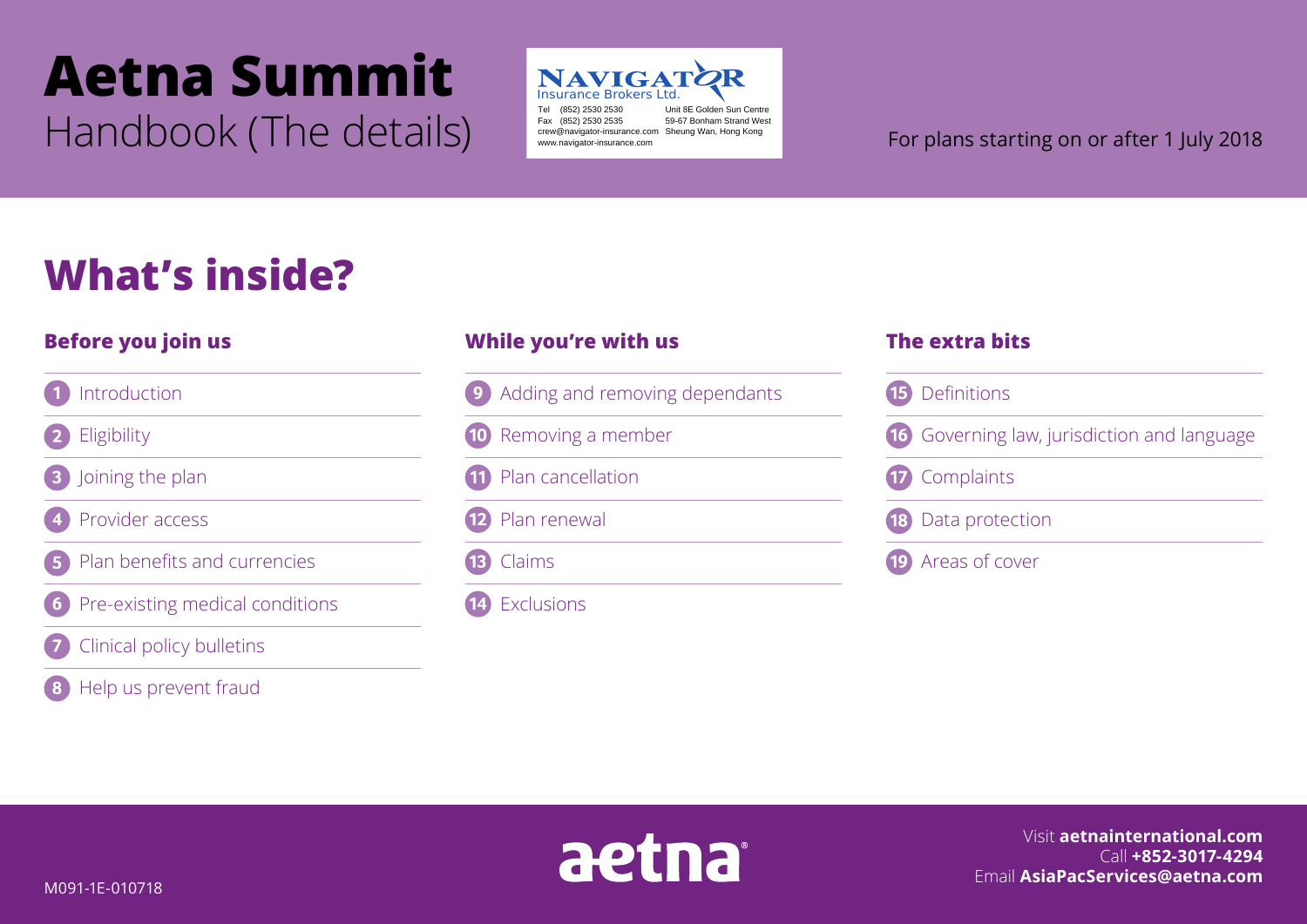## **Before you join us**

### **Introduction**

Your plan documents detail what we do and don't cover under your plan, as well as giving you important information about the terms and conditions of your plan. Please read this information carefully to make sure you're completely satisfied with the cover we're providing. If you have any questions, please contact us and we'll be more than happy to help.

We don't guarantee that your plan meets personal tax requirements and/or the visa and/or social health care requirements of the country you're residing in. It's your plan sponsor's responsibility to ensure that any plan it chooses meets your needs.

If your area of cover is Area 1, you're a citizen of the United States (US) and you spend more than 183 days in aggregate in the US in any one plan year, (i) we may cancel your cover, and (ii) you may be required to buy an ACA compliant plan or face US tax penalties.

If coverage provided by your plan violates or will violate any United States (US), United Nations (UN), European Union (EU) or other applicable economic trade sanctions, the coverage is immediately considered invalid. For example, Aetna companies cannot make payments or reimburse for health care or other claims or services if it violates a financial sanction regulation. This includes sanctions related to a blocked person or entity, or a country under sanction by the US, unless permitted under a valid written Office of Foreign Asset Control (OFAC) license. For more information on OFAC, visit **www.treasury.gov/ resourcecenter/sanctions/Pages/default.aspx**.

Cover is subject to legal or regulatory requirements, depending on your nationality and country of residence.

### **Eligibility**

#### **Main member**

To be eligible for the plan sponsor to add you as a main member to this plan, you must:

- be an employee of the plan sponsor, or if we agree, an employee of a company that is part of the same corporate group as the plan sponsor;
- be a certain level of seniority or be in a certain location that the plan sponsor has chosen and that we have agreed, if the plan sponsor does not want to include all employees on its plan,
- be aged 18-64 inclusive at your date of joining. If you're aged over 64 at your date of joining you may also be eligible; we will need to ask you some medical questions in order to decide if we can include you and on what terms; and
- not be a citizen of the US who resides in the US.

Your plan sponsor may add a main member to this plan within 30 days of the proposed main member meeting the above criteria. At any other time, we will need to ask the proposed main member questions in order to decide if we can include them and on what terms.

#### **Dependants**

If a main member wishes to include a dependant on their plan, they must be the main member's:

- Spouse or partner;
- Unmarried child, stepchild or legally adopted child under the age of 18; or
- Unmarried child, stepchild or legally adopted child aged 18 to 26 who is in continuous full-time education. We may need written proof from the educational facility where they are enrolled.

Your plan sponsor may add a dependant to your plan at any time. However, we may need to ask them some questions in order to decide if we can include them and on what terms if:

- you want to add them more than 30 days after the relevant main member's start date;
- for a child, you want to add them more than 30 days after their birth or legal adoption; or
- for a spouse or partner, they are aged over 64 at their proposed date of joining.

We'll apply the same benefits to main members and their dependants on your plan, subject to legal or regulatory requirements.

#### **Add-on plans**

Our add-on plans have additional eligibility criteria – you'll find more details in the applicable Benefits Schedule.

### **Joining the plan**

Your plan sponsor must contact us to add a main member to this plan. We won't be able to add the proposed main member until we receive all relevant information about them from the plan sponsor.

Your plan sponsor will tell the main member their future start date, which will also be shown on the main member's Certificate of Insurance. We're unable to backdate any cover.

We'll send the main member Member ID cards for each member. Note that we may charge you or the plan sponsor an administration fee to replace any plan documents or Member ID card. You can access your Certificate of Insurance and other plan documents through your Health Hub.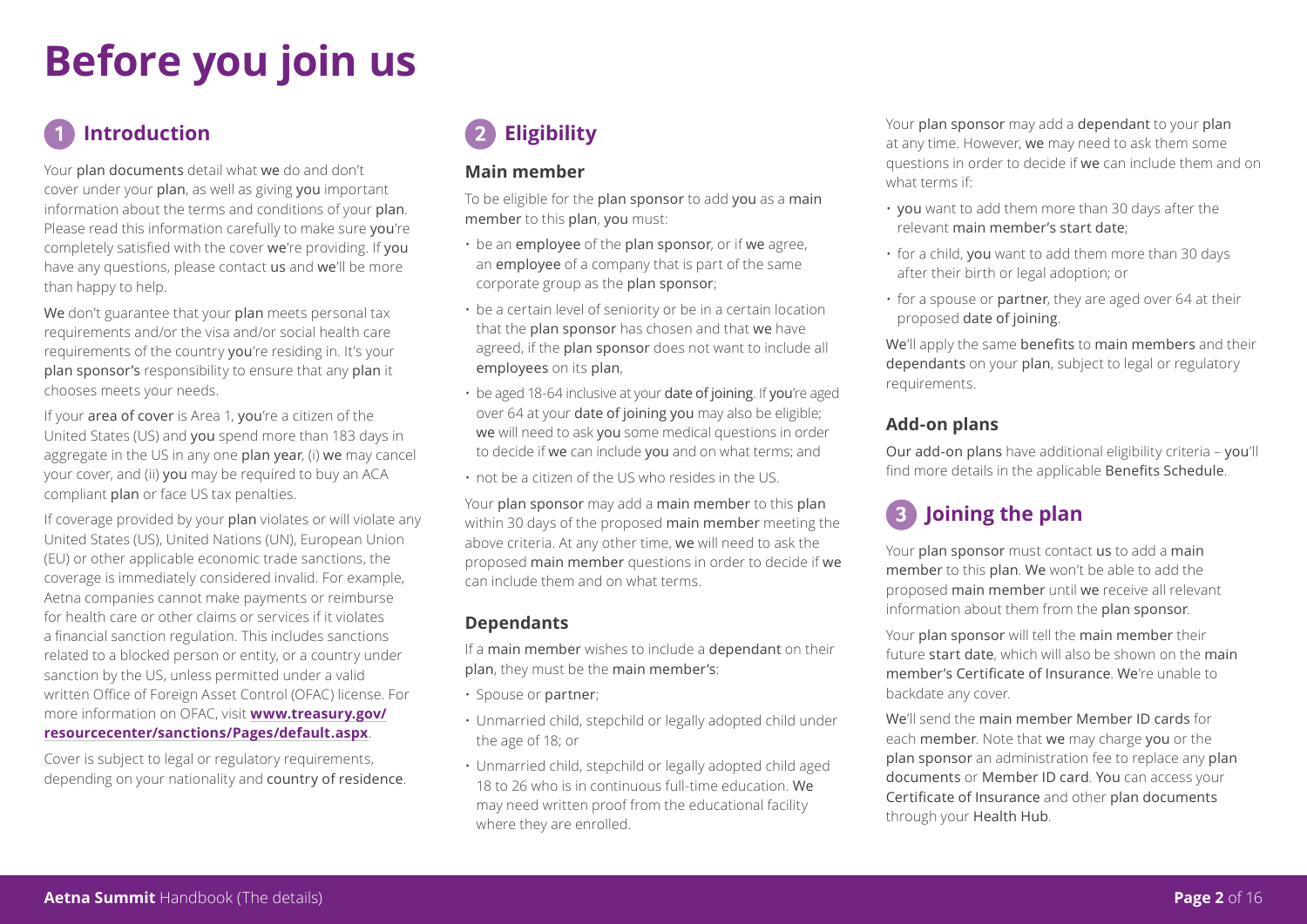

We have two provider access options; Open Access and Hong Kong Elite.

The plan sponsor has selected a provider access option for your Aetna Summit plan. This option will apply throughout the plan year.

Your chosen option is shown on your Certificate of Insurance and Member ID card.

For more information on provider access, please see below or contact us if you have any further questions.

#### **Open access**

Gives you access to any medical provider of your choice within your area of cover.

#### **Hong Kong Elite**

#### *• Within Hong Kong*

#### **Outpatient network**

Gives you access to medical professionals under Quality Healthcare Medical Services (QHMS) and Dr Vio & Partners2. If you're referred by a panel medical professional to a specialty that is not available within the panels, direct billing will be arranged by the panel.

This provider access condition applies to all treatment related benefits except for dental treatment, complementary and Traditional Chinese medicine, optical care and wellness.

#### **Inpatient network**

Gives you access to all hospitals where medical treatments are provided by a medical professional under QHMS and Dr Vio & Partners. The panels will facilitate the issuance of Guarantee of payment to the hospital on behalf of Aetna for all inpatient or daycare treatment under the care of the panel medical professional.

All outpatient and inpatient treatment under QHMS and Dr Vio & Partners Panel must be received on a direct billing basis. We won't be able to consider any claims that you pay directly to the medical providers within the Hong Kong Elite access option.

If you receive treatment from any government hospitals managed by Hong Kong Hospital Authority, this provider access condition will not apply. However, you'll need to pay for treatment first and then seek reimbursement from us. Your claim will be assessed under the terms and conditions of your plan when we receive it.

If your medical condition is an emergency and you receive treatment at the Accident and Emergency department of a hospital you can access any medical provider of your choice.

#### *• Outside Hong Kong*

Gives you access to any medical provider of your choice within your area of cover.

When receiving treatment within any Provider Access option, you or your personal representative must still request preauthorisation in line with the details given in your Benefits Schedule and in the 'Claims' section of this Handbook.

Please refer to the following URLs for the full list of physicians under the two panels:

#### **www.qhms.com/home/index.aspx?lang=en**

**www.drvio.com.hk** User Name: Viodoctors, Password: uptodate

### **Plan benefits and currencies**

The plan sponsor has chosen your plan level and benefits, including any add-on plans, details of which you can find in this Handbook, the relevant Benefits Schedule(s) and your Certificate of Insurance. Your Certificate of Insurance will also show any special terms applicable to you.

If your Benefits Schedule(s) shows more than one currency, the benefit limits shown in the same currency as your plan (set out in your Certificate of Insurance) will apply.

### **Pre-existing medical conditions**

#### **Moratorium**

If your Certificate of Insurance shows that your underwriting terms are moratorium or CTT previously MORI, this means your claim will not be paid if it's relating to a pre-existing medical condition should one or more of the following have applied within the 24-month period before your date of joining (or the date shown in the special terms section of your Certificate of Insurance):

- it could be reasonably foreseen that the medical condition would occur after your start date,
- the condition clearly showed itself,
- you had signs or symptoms of the condition,
- you asked for advice about the condition,
- you received treatment for the condition, or
- to the best of your knowledge, you were aware you had the condition.

Once you've completed a continuous 24-month period after your date of joining we may cover your pre-existing medical condition provided you've not had symptoms, needed or received treatment, medication, a special diet or advice, or had any other indications of the condition.

#### **Full Medical Underwriting**

If your Certificate of Insurance shows that your underwriting terms are Full Medical Underwriting or CTT previously FMU, we will not pay a claim relating to a medical condition or symptom that you were aware of before your date of joining unless you told us about it during the application for your plan and your Certificate of Insurance doesn't show an exclusion for that medical condition.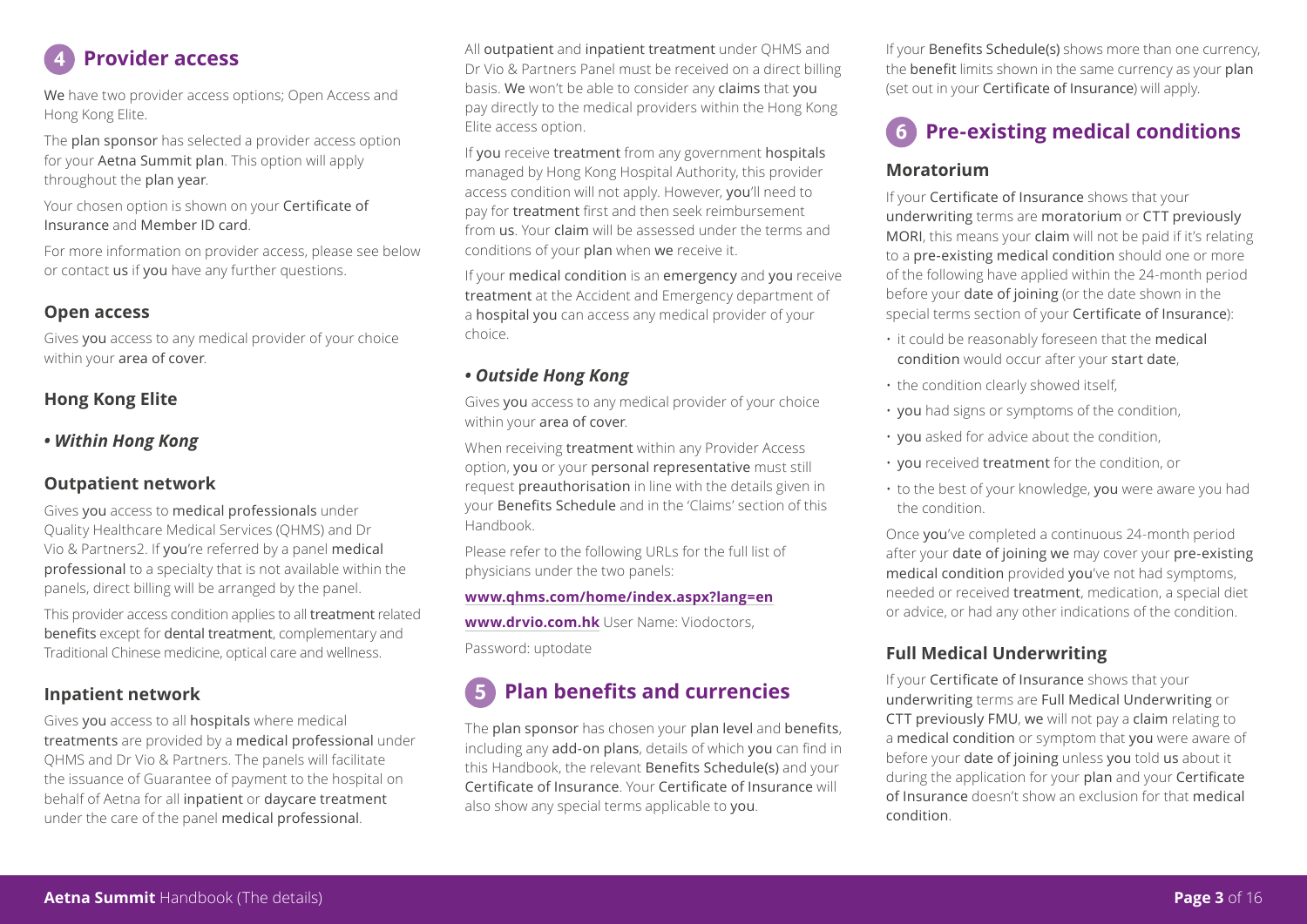#### **Medical History Disregarded**

We will cover your pre-existing medical conditions. subject to the benefits, terms and conditions of your plan.

### **Clinical policy bulletins**

For information on how we classify certain treatments and services, visit **aetna.com/health-care-professionals/ clinicalpolicy-bulletins.html**. Our clinical policy bulletins (CPBs) are based on objective and credible sources, including scientific literature, guidelines, consensus statements and expert opinions. They're not a description of cover or confirmation that we cover these treatments, services or costs under your plan. If there's a discrepancy between a CPB and your plan, your plan terms will apply.

### **Help us prevent fraud**

Fraud is a crime and health care fraud increases premiums for our customers. With your help, we'll do our utmost to detect and eliminate it.

Health care fraud includes:

- giving false or misleading information to get insurance or a premium reduction,
- claiming for treatments or services that you haven't received,
- altering or amending invoices or bills,
- giving a false diagnosis,
- claiming from more than one insurer for the same treatment or service, or
- using somebody else's insurance to get treatment or services.

#### **How you can help protect yourself and keep premiums down**

There are simple steps you can take to protect yourself from health care fraud, including:

- comparing invoices with your records, checking dates are correct and that you received the treatments or services shown,
- asking questions if there's anything you're unsure about, don't understand, expect or recognise,
- $\,\cdot\,$  keeping in touch with us when you've made a claim,
- letting us know if you're concerned your doctor is giving you unsuitable **treatment**,
- filling in claim forms carefully,
- looking after your insurance details and documents and keeping copies of any correspondence,
- making sure you understand any documents before you sign them, and
- reporting suspected fraud to **us**.

#### **We work closely with others to prevent fraud**

We're committed to protecting you against fraud and also have statutory responsibilities to prevent our products from being used for financial crime. We work with other bodies such as international insurance bodies, international police, investigative agencies, regulatory bodies, legal agencies, and government departments to do this.

#### **If you suspect fraud**

Call our confidential Fraud and Investigation line immediately at +44-(0)1252-896-383 or email **IGUKfraudgovernance@aetna.com**.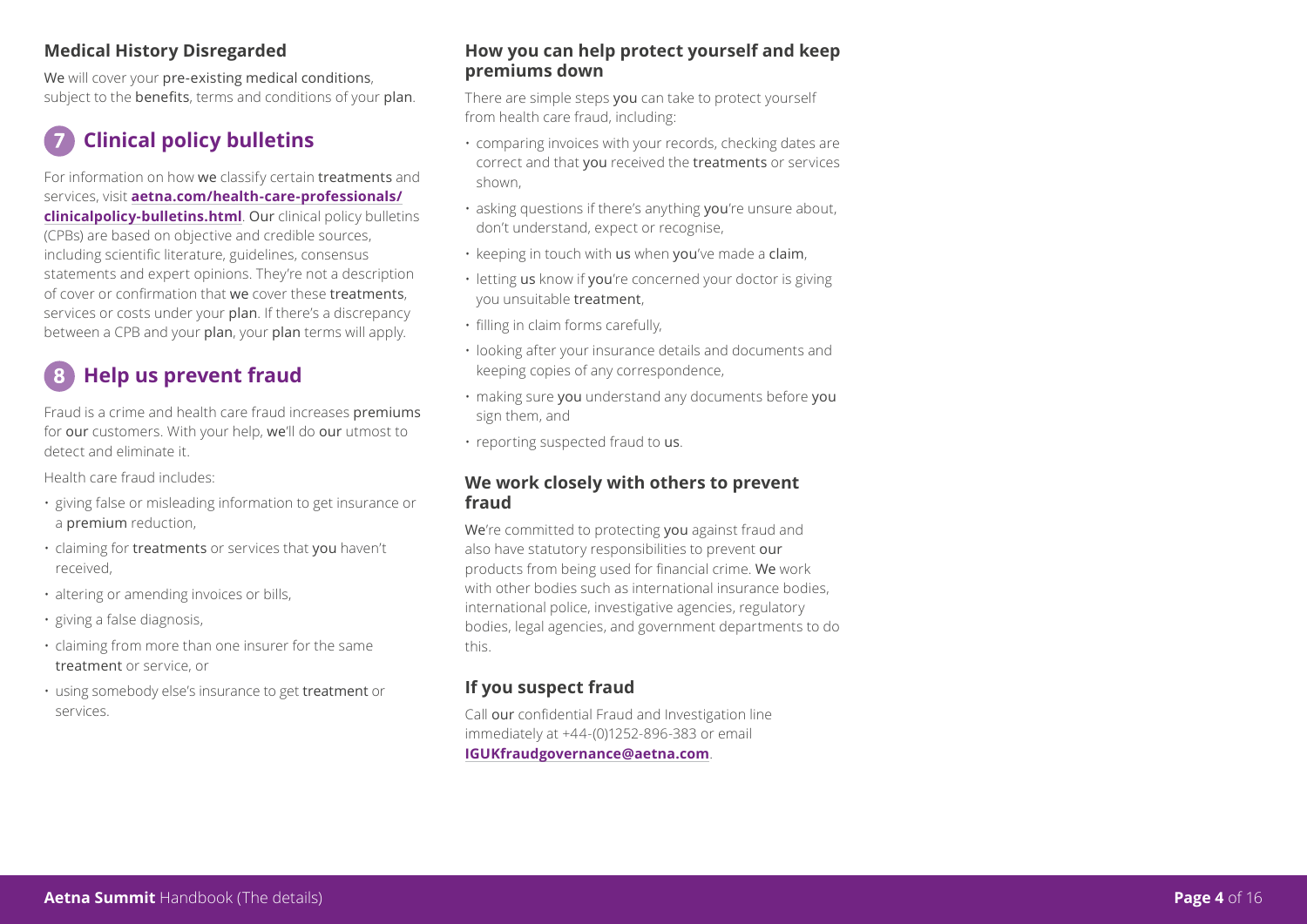## **While you're with us**

### **Adding and removing dependants**

Your plan sponsor must contact us to add each person who a main member wishes to include on their plan as a dependant (and who we agree meets the 'dependant' eligibility criteria described in this Handbook). We won't be able to add them until we receive all relevant documents and information about them that we request.

Cover will start on the future date we agree with your plan sponsor. If on the date the plan sponsor contacts us to add a proposed member as a dependant, they're less than 31 days old and we have covered one of their parents for a continuous period of at least 12 months, we'll add them as a dependant to your plan with effect from their date of birth, regardless of their health. The plan sponsor and/or the main member will not need to complete an application form, and it is the plan sponsor's responsibility to disclose to us any material circumstance that would influence our judgement as to whether to add the proposed member.

The terms of the main member's plan will apply to the added dependant. Once we've accepted a proposed dependant, we'll send the main member the new Member ID card and an updated Certificate of Insurance.

### **Removing a member**

A main member should contact their plan sponsor in advance to request the removal of a dependant from your plan, we'll remove the dependant on the future date the plan sponsor requests, and we'll send the main member a revised Certificate of Insurance.

The plan sponsor can remove members from your plan at any time.

We can remove you from your plan and notify your plan sponsor if:

- you no longer meet the eligibility criteria set out in the eligibility section of this Handbook; or
- you make a false or fraudulent claim.

If the plan sponsor, or we, remove a main member from the plan, we will also remove all of their dependants. The plan sponsor will let you know if they, or we, are planning to remove you and what your end date will be.

The plan sponsor is responsible for ensuring that the removed member deletes or destroys his or her Certificates of Insurance and Member ID cards on or by that member's end date. If a member the plan sponsor has removed obtains treatment after that member's end date that we've paid for, we have the right to recover the full amount of the claim from the plan sponsor or that member.

### **Plan cancellation**

Your plan sponsor will let you know if they are planning to cancel your plan and what your end date will be.

You won't be able to make a claim for any costs incurred after the end date.

The plan sponsor is responsible for ensuring that all members delete or destroy his or her Certificates of Insurance and Member ID cards on or by that member's end date. If a member obtains treatment after that member's end date that we've paid for, we have the right to recover the full amount of the claim from the plan sponsor or that member.

### **Plan renewal**

This plan is an annual contract. If your plan sponsor renews your plan we'll send the main member the new plan documents and Member ID card which will apply from the plan renewal date.

If a main member's child is no longer eligible as a dependant at the plan renewal date, that child can apply for their own Aetna individual plan. As long as there is no break in their cover with us, we may continue the terms of their previous plan.

## **Claims**

Should you have any questions concerning your claim, please contact our Member Services Team:

By telephone toll free on 3017-4294 or by landline on +852-3017-4294. By fax on +852-2866-2555.

Or by e-mail at **AsiaPacServices@aetna.com**.

We may record calls for monitoring and training purposes.

If you don't know the correct dialling code to use, you can refer to **www.business.att.com/bt/access.jsp** to find the number for the country you're dialling from. When prompted during the call, please enter the access code 855-491-9160 and follow the instructions.

If you're calling from a country not included in the above link, then you can call collect or direct on +852-3017-4294. To call collect you must contact the telephone operator in the country you're calling from and ask to make a collect call to +852-3017-4294. The operator should then connect you to our international helpline at no charge to you.

#### **What can you claim for?**

Only qualified medical practitioners, specialists, nurses or therapists with the aim of curing or substantially relieving your medical condition must treat you. Only psychiatrists or qualified and registered psychotherapists or psychoanalysts may give you psychiatric treatment, and only a medical practitioner or specialist can refer you for physiotherapy, podiatry, osteopathic and chiropractic treatment.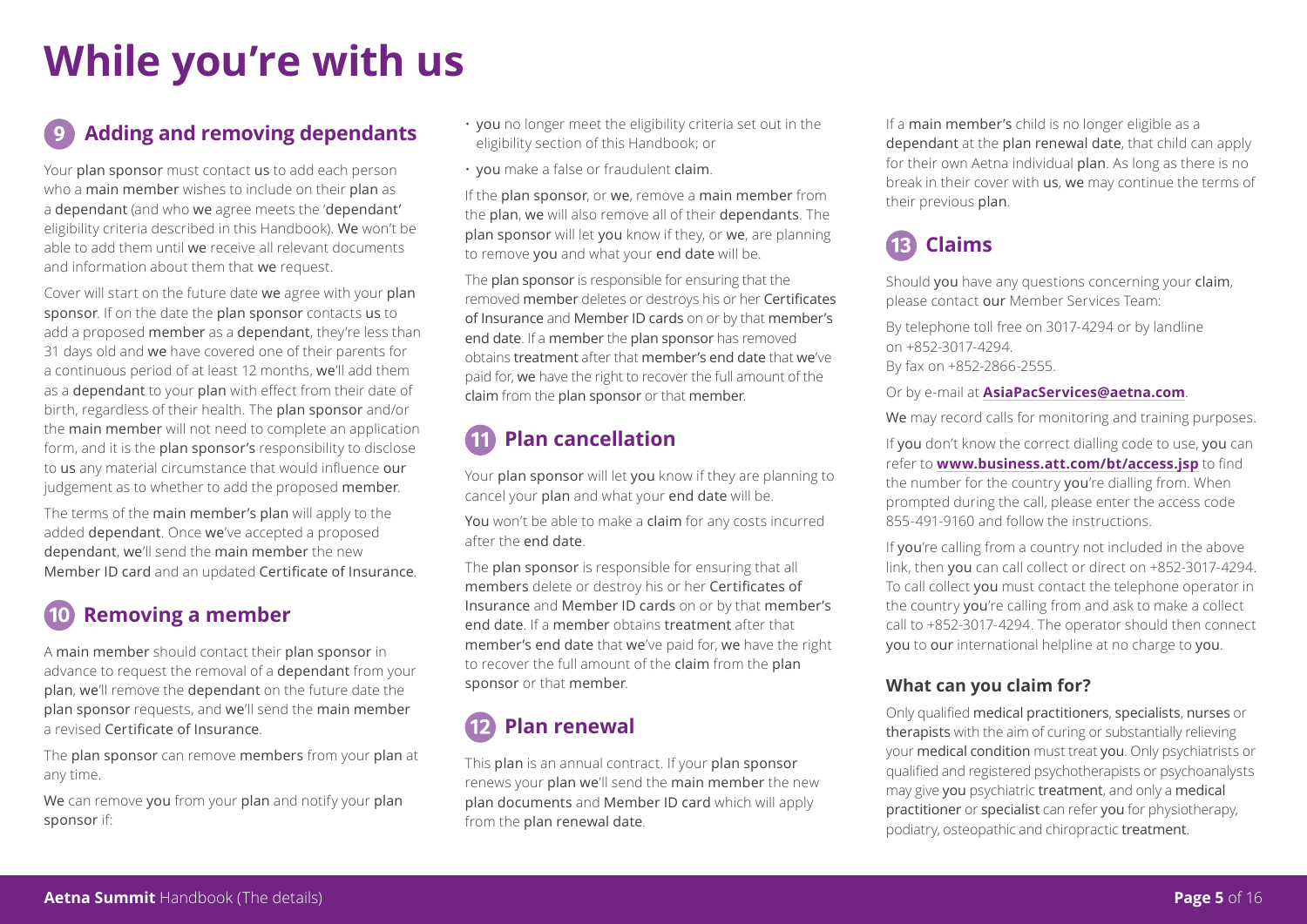If the medical practitioners, specialists, nurses or therapists refer you for further diagnostic tests and procedures or treatment, you must start treatment within 90 days of the referral date for us to be able to pay your costs.

You must tell us about a claim within 180 days of receiving the treatment or services. If you leave it longer, we may not be able to reimburse you.

We'll only pay reasonable costs for claims. Reasonable costs are the average cost of treatment, expertise or services given by similar types of medical provider within the same country or geographical region, based on our knowledge and experience.

We'll pay for **hospital** accommodation (including meals) up to the cost of a standard single room with a private bathroom.

If you incur costs above the limits shown in your Benefits Schedule or you use a visiting doctor whose costs are higher than those of a medical facility's in-house doctor instead, you'll have to pay the difference.

#### **What you need to know when claiming**

You must show your Member ID card to the medical provider when you go for preauthorised inpatient treatment or daycare treatment (please see the section called 'Requesting preauthorisation' below for more details). If you're entitled to direct settlement, you must show this card when getting outpatient treatment at a direct settlement facility.

You'll need to quote your plan number and Member ID in all correspondence with us relating to your claim.

Keep copies of the information about your claim for your own records. We won't be able to return any original claim documents to you after we've paid the claim.

We may ask you for more information to help us process your claim, and we may ask a specialist or medical practitioner of our choice to examine you.

We may also request further tests or evaluations if we decide that a medical condition may be directly or indirectly related to a medical condition we do not cover you for. We may decline your claim if we don't have sufficient information to assess it. You must tell us about any negotiations or settlement discussions you enter into with any other party about any action or omission which leads to a claim under your plan. You mustn't agree to a settlement with any party without our prior written agreement.

#### **Requesting preauthorisation**

Before you make a claim, please read your Benefits Schedule to make sure your plan covers the treatment you need.

You need to request preauthorisation before you receive any treatment or services, or incur any costs, if you want us to meet such costs in accordance with your plan for any of the following:

- medical evacuation,
- inpatient treatment or daycare treatment admission,
- preparation or transportation of body or mortal remains,
- psychiatric treatment,
- prescription for more than three months' supply of drugs for the management of a chronic medical condition, or
- single treatment or service that costs more than 500 USD or its equivalent in another currency.

If it's not possible to request preauthorisation in an emergency, you must notify us of the treatment or services within 24 hours. If you fail to notify us, we may pay only a portion of an eligible claim.

We'll liaise with your medical provider during your claim. If necessary we'll provide you with a 'Release of medical information' form. You'll need to fill in this form to authorise your medical practitioner or specialist to release information to us about you under the relevant data protection legislation.

If you have an eligible claim, we'll issue a letter of guarantee of payment to your medical provider. We'll let you know as soon as possible if you have an ineligible claim.

When calling to request preauthorisation, make sure you have your Member ID card to hand, your medical practitioner or specialist's name and the medical provider's name and telephone number.

If we give you preauthorisation, we'll settle all eligible claims directly with your medical provider. If we are unable to settle your eligible claims directly, we will reimburse you instead.

#### **Inpatient, daycare and outpatient direct settlement**

If you're admitted to a hospital which is in our medical provider network or you receive daycare treatment, we'll take care of your eligible claims for such hospital bills. You don't have to worry about paying large bills upfront. All you have to do is pay the relevant excess or coinsurance. If your plan benefits from outpatient direct settlement (which can be referred to as direct billing), we'll pay your eligible outpatient bills directly to any medical provider which is in our medical provider network so that you're not out of pocket. If the relevant medical provider is not in our medical provider network, we'll reimburse you for any eligible claims instead.

#### **How to make a direct settlement claim on an outpatient basis**

You must:

- 1. Check that we cover your treatment under your plan; if you're not sure, please contact us.
- 2. Visit a medical provider within our medical provider network for outpatient treatment.
- 3. Show your Member ID card to the relevant medical provider. The provider should then treat you and liaise with us to settle your claim (subject to point 4).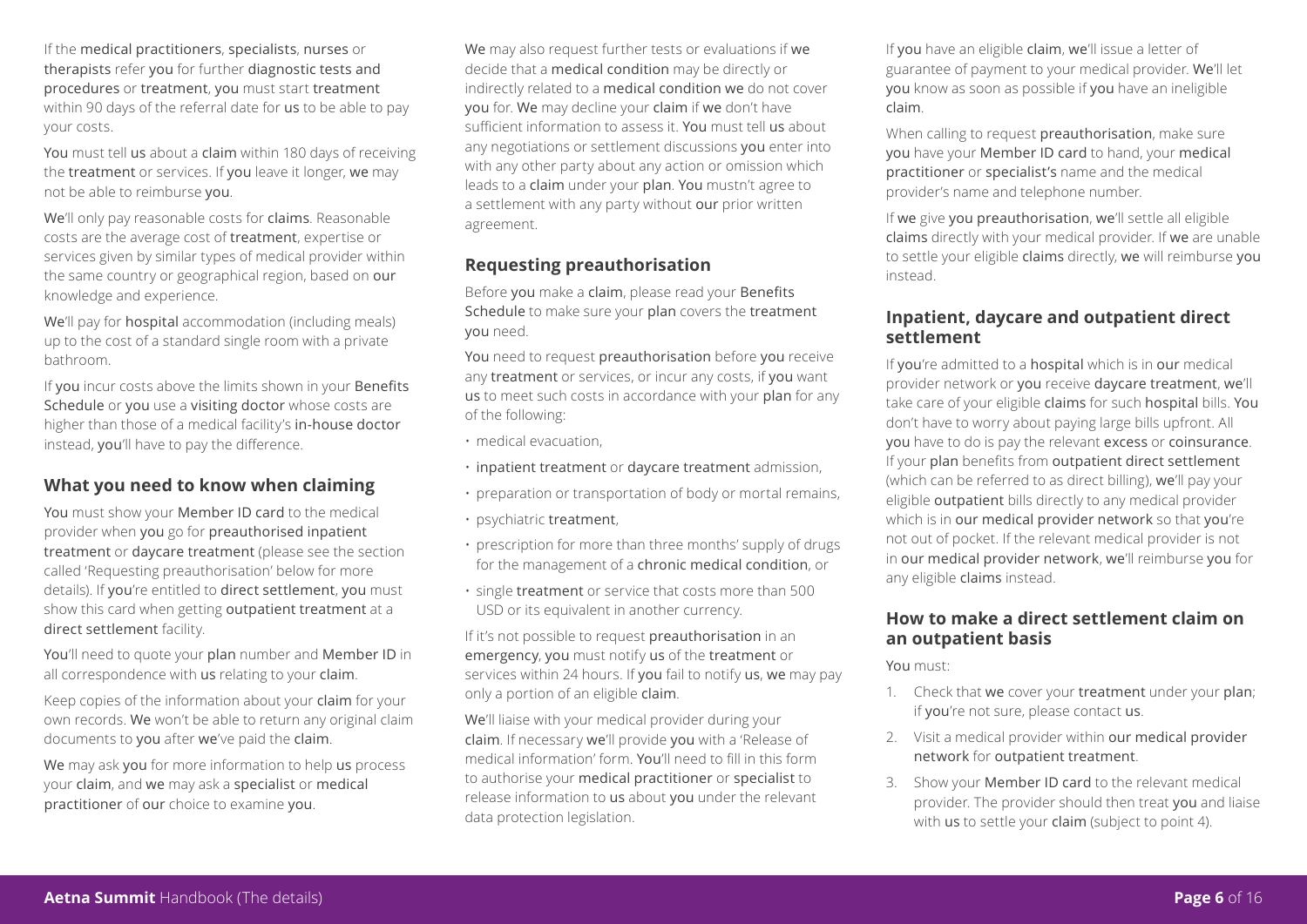4. Pay any excess or coinsurance shown on your Member ID card, in your Benefits Schedule or on your Certificate of Insurance.

#### **How to make a claim for outpatient treatment**

You must:

- 1. See your medical practitioner, therapist or specialist in the usual way.
- 2. Ask your medical provider to complete the relevant section of the claim form which you can download from **aetnainternational.com**.
- 3. Pay your bill for the treatment you receive. Make sure you get an original itemised invoice and/or original receipt.
- 4. Complete one claim form for each medical condition. Send your claim form to us at **AsiaPacServices@ aetna.com** along with scanned copies of any documents.
- 5. Or you can submit a claim online by completing the form and uploading scanned copies of any documents to the 'Claims Centre' in the Health Hub.

You should send us these documents as soon as possible (and in any event no later than 180 days) after the first treatment date.

#### **Ineligible claims**

If you attend a direct settlement hospital, clinic or other medical facility in our medical provider network and we later determine that your claim is ineligible, we have the right to recover the full claim amount from you. If we pay a claim, it isn't an indication of our acceptance of liability for the claim or confirmation that we'll pay further costs for the same medical condition or related medical condition.

If we determine that a claim we've already approved is ineligible, we won't pay for the claim. If we've already paid any costs, you'll need to repay them to us within 14 days or we may withdraw any associated preauthorisation, cancel your plan and keep the premium.

If you'd like us to reassess a claim we've rejected, you'll have to prove that the claim is covered under the plan.

#### **Exchange rate**

If, acting reasonably, we determine that any central bank or relevant government or governmental authority imposes an artificial exchange rate (including without limitation an exchange rate which is inconsistent with the free market exchange rate) in relation to a relevant currency for any reason, we may in our sole discretion reimburse you for your valid claims incurred in that country in any manner we may reasonably decide. In making such determination we shall seek to ensure that we indemnify you for your loss (subject to the terms and conditions of your plan) but do not unjustly enrich you, as may have been the case had we applied such artificial exchange rate to pay you in the plan currency. We will reimburse you in (i) the applicable local currency, or (ii) if you do not have a bank account in such local currency, in the plan currency in an amount equal to the applicable reasonable and customary charges. In either case, the reimbursement will be subject to the principle of indemnity we mention above.

#### **Other insurance**

If another insurer covers an eligible claim under your plan, we'll deduct any payments you've received from the other insurer (plus any excess or coinsurance amounts under your other insurance plan).

#### **Claims against third parties**

If we have paid money to you (or to a medical provider on your behalf) in accordance with your plan, and you are entitled to receive money from any other party (including another insurer) for the same claim, we have the right to proceed against such other party in your name and to recover from you the money you receive (or have received) from such other party, up to and including the amount that we have paid.

You must notify us immediately in writing if you pursue or intend to pursue another party for such claim. We shall then decide whether or not to exercise our right under this section. You must cooperate with us if we exercise this right.

Unless you have prior written consent, you must not admit liability or fault to, or agree to a settlement with, such other party.

### **Exclusions**

Your plan doesn't cover claims for, arising from or connected to the exclusions in this section unless shown otherwise in your Benefits Schedule or we've agreed separately in writing, and we'll seek to recover from you any payments we've made if we determine an exclusion applies to a claim we've already paid.

#### **14.1 Acting against medical advice**

Any journey, activity, action or pursuit you carry out (or omit to carry out) against medical advice.

#### **14.2 Addictions and abuse**

Treatment for alcohol, drug or substance abuse or any kind of addictive condition and any injury or illness associated with it. We define drug abuse as the use of any drug:

- in a manner or in quantities other than directed or prescribed by a medical professional, or
- for any reason other than what it was prescribed for.

#### **14.3 Administrative costs, fees and charges**

- completing claims forms,
- completing or obtaining other documents,
- hospital administration fees,
- any registration fees, or
- overdue invoice charges.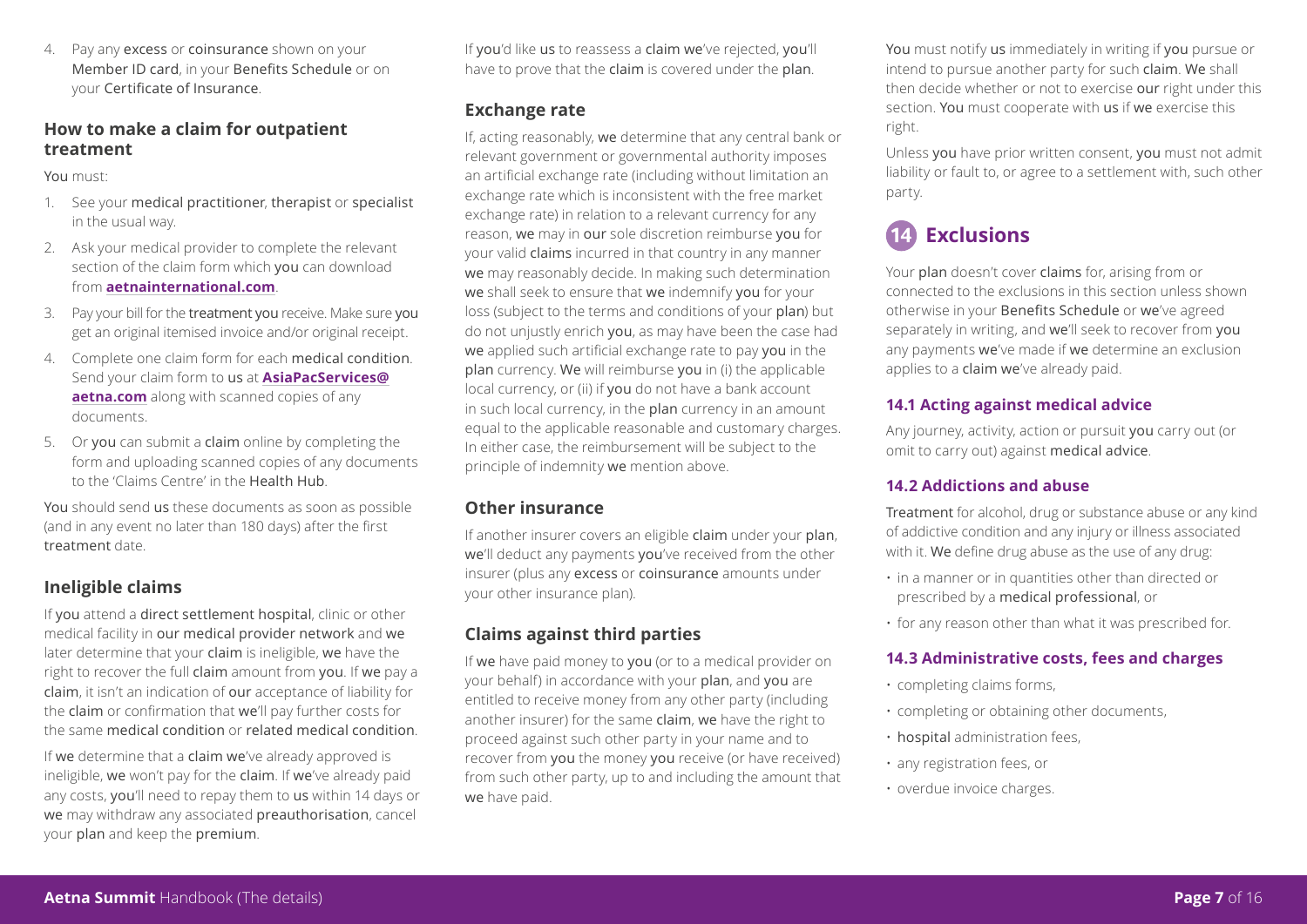#### **14.4 Altered and amended documents**

Any invoice, claim form, medical report or other document that anyone has altered or amended.

#### **14.5 Brain and learning disorders, and speech and voice problems**

Developmental disorders of the brain, learning disorders, learning difficulties, speech problems and voice problems.

#### **14.6 Cosmetic treatment**

Cosmetic treatment.

#### **14.7 Certain costs you've incurred**

Costs you've incurred if:

- they exceed the relevant Benefits Schedule limit,
- you haven't completed the relevant waiting time shown in the Benefits Schedule, if applicable,
- they're less than your excess or coinsurance,
- your plan doesn't cover them, including associated costs such as loss of earnings as a result of a medical condition,
- you've incurred them outside your area of cover,
- you received treatment or services before the start date or after the end date of your plan.

#### **14.8 False and fraudulent claims**

False or fraudulent claims.

#### **14.9 Gender reassignment**

Treatment directly or indirectly associated with gender reassignment.

#### **14.10 Harvesting, storage and organ transplants**

The harvesting or storage of umbilical cord blood stem cells, sperm, mature oocytes and embryos.

Costs of:

- locating a replacement organ,
- removing an organ from a donor,
- transporting an organ, or
- any associated administration.

#### **14.11 Illegal activities**

You acting illegally or committing or helping to commit a criminal offence.

#### **14.12 Active participant**

Conflict or civil unrest if, in our reasonable opinion,

- you're actively participating,
- you're a member of any armed force or security service, including personal protection,
- you've knowingly entered or remained in a location where there is conflict or civil unrest, or
- you've intentionally put yourself at risk of injury.
- A natural disaster if, in our reasonable opinion:
- you've knowingly entered or remained in a location where there is a natural disaster, or
- you've intentionally put yourself at risk of injury.

Contamination or injury from any biological, chemical or nuclear materials, including combustion of nuclear fuel if, in our reasonable opinion:

- you've knowingly entered or remained in a location where there is contamination.
- you're a member of a biological, chemical or nuclear contamination cleaning crew of any kind, or
- you've intentionally put yourself at risk of contamination or injury.

#### **14.13 Journeys and transportation**

- any journey specifically made to receive treatment, unless you've requested preauthorisation and we've given our approval,
- non-emergency transportation, or
- costs for medical evacuation if a local situation makes it impossible, dangerous or not practical to enter a specific location or country.

#### **14.14 Professional sports and hazardous activities**

- Playing professional sports (i.e., any sport or sports for which you are paid as your main source of income), or taking part in any of the hazardous activities below whether on a professional or recreational basis:
- Motor sports of any kind
- Using a weapon or firearm
- Mountaineering, potholing, spelunking and caving,
- Trekking at an altitude of more than 2,500 metres,
- Scuba or free diving unless:
	- **–** you are diving to a depth of less than 30 metres, and
	- **–** you hold the appropriate PADI qualification or you are accompanied by a PADI qualified instructor
- Off-piste winter sports,
- Arctic and Antarctic expeditions,
- Being the driver or passenger of any motorised vehicle, including but not limited to a motorcycle, motorised tricycle or quad-cycle:
	- **–** not on a public road; or
	- **–** on a public road, unless you are wearing a seatbelt, if there is one, and the driver (whether you or somebody else) has the licence and insurance required by law to drive the motorised vehicle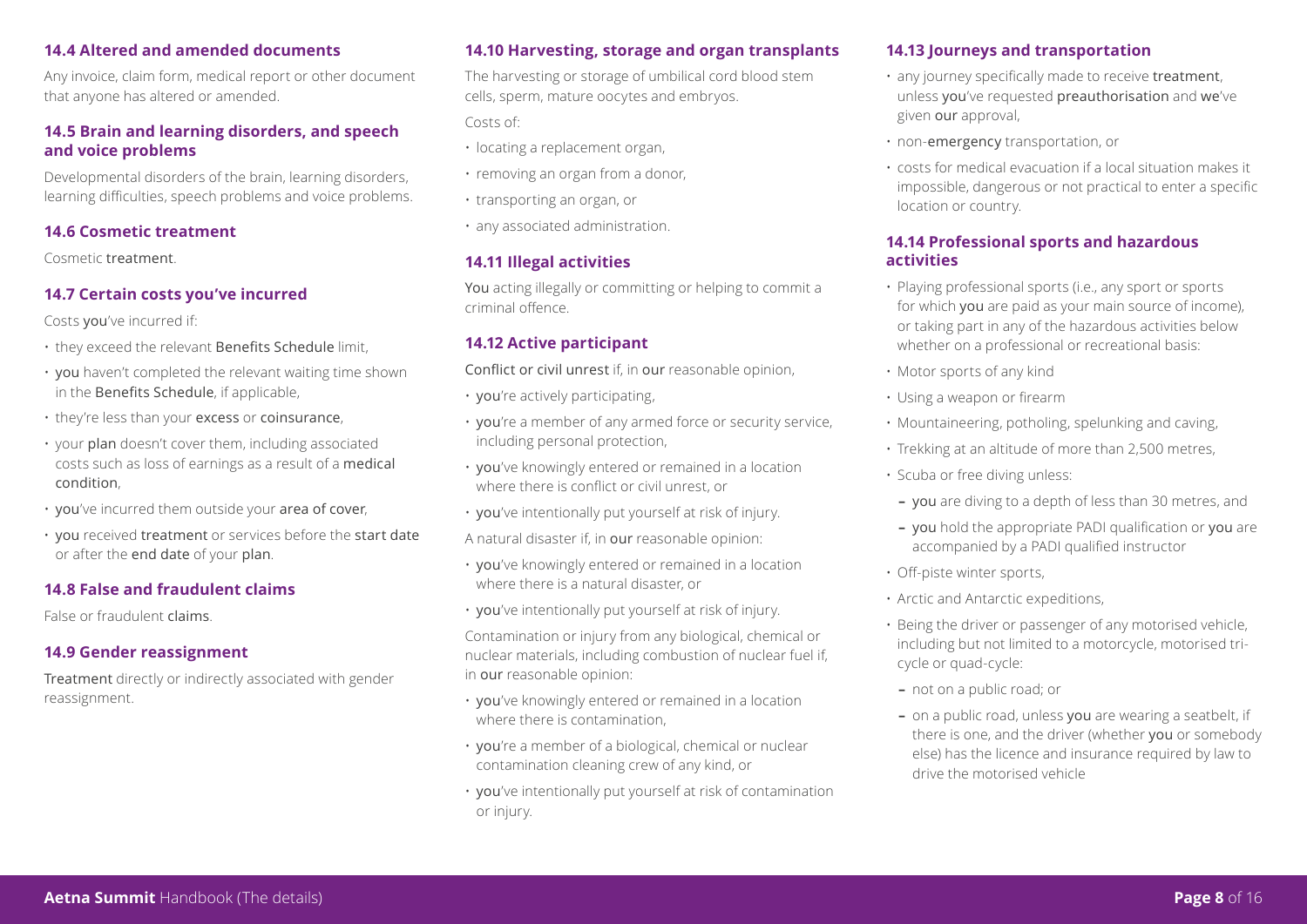• Being the driver or passenger of any motorcycle, motorised tri-cycle or quad-cycle, unless you are wearing a crash helmet.

#### **14.15 Self-inflicted medical conditions**

Suicide, attempted suicide or any deliberate self-inflicted medical condition.

#### **14.16 Reproduction and newborns**

Costs of:

- contraception or sterilisation,
- treatment for sexual problems including impotence,
- fertility or infertility tests or treatment,
- assisted reproduction,
- surrogacy,
- pregnancy, childbirth and postnatal costs whether complicated or not, including termination of pregnancy, or
- any inpatient treatment for an acute medical condition that begins before the member is eight days old if the pregnancy was achieved by assisted conception.

#### **14.17 Sight, hearing and dental**

Myopia, hypermetropia, astigmatism, natural or nonmedical degenerative sight or hearing disorders, aids to help with sight or hearing, contact lens solutions, eye drops, sunglasses and prescription sunglasses.

Orthodontic treatment which affects the structure, function, development or appearance of the teeth, upper or lower jaw or the oral cavity and dental implants.

#### **14.18 Sleep**

Sleep apnoea, sleep-related breathing disorders, snoring and insomnia.

#### **14.19 Treatment provision and referral**

- Treatment you receive before your start date or that is ongoing at your start date.
- Treatment that we determine on general advice is unproven, experimental or investigational.
- Drugs or dressings that:
- **–** the pharmaceutical regulator in your country of treatment doesn't recognise,
- **–** you obtain without prescription, or
- **–** a medical practitioner prescribes for a medical condition that's different to the one you're claiming for.
- Substances, personal products and dietary supplements including vitamins, minerals, mouthwash, toothpaste, antiseptic lozenges and sprays, shampoo, sunscreen, children's food, baby supplies and infant formula given orally.
- Home visits by a medical professional.
- Treatment in a spa, hydro spa, health farm or similar facility.
- Treatment at a nursing home or hospital that's become your permanent residence or where you've been admitted for domestic reasons.
- Treatment given, or referrals made, by a medical professional who is your spouse, partner, child, parent or sibling, or self-prescribed treatments or referrals if you're a medical professional.
- Health education programmes and services including, but not limited to, family planning, antenatal classes and parenting classes.

#### **14.20 Weight management**

Any treatment for weight loss or weight problems including bariatric procedures, diet pills or supplements, health club memberships, diet programmes or residential eating disorder programmes.

#### **14.21 Durable medical equipment**

Sight or hearing aids, furniture or any modifications to your personal or work environment.

#### **14.22 Medical evacuations and local ambulance**

Air-sea rescue or any mountain rescue unless it's for a medical condition you suffer at a recognised ski resort or similar winter sports resort.

#### **14.23 Mortal remains**

The purchase of a burial plot, or funeral costs, including, but not limited to, flowers and the funeral director's fees.



Tel (852) 2530 2530 Unit 8E Golden Sun Centre<br>
Fax (852) 2530 2535 59-67 Bonham Strand Wes crew@navigator-insurance.com Sheung Wan, Hong Kong www.navigator-insurance.com

59-67 Bonham Strand West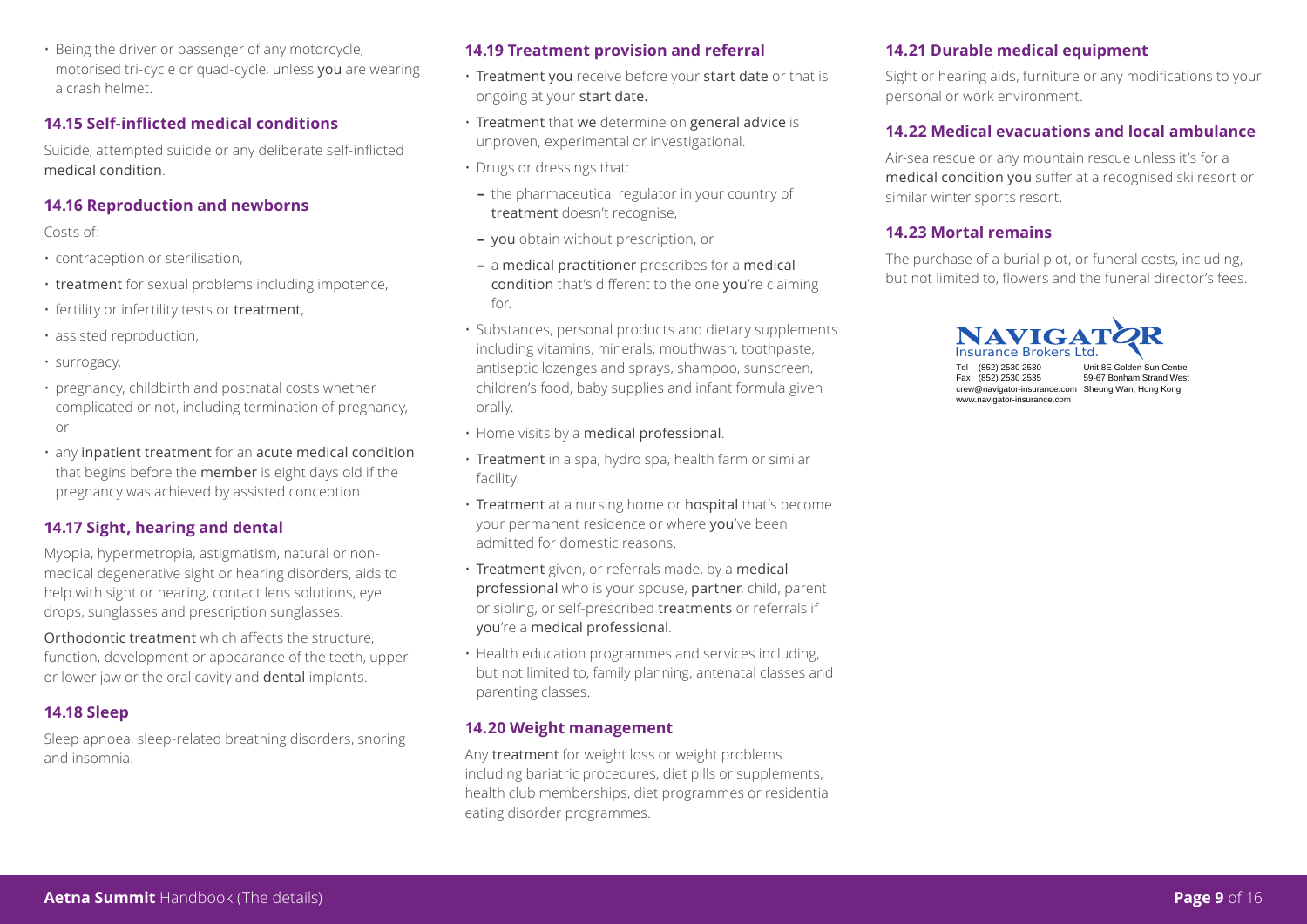## **The extra bits**

### **Definitions**

Where we use bold words in your plan documents, they have the meaning set out below.

Wherever we use the words 'including', 'include', 'in particular', 'for example' or any similar expression, any following information is given as an example only, not a full list, and will not limit the sense of the words, description, definition, phrase or term before those words.

**Accident**: any involuntary or unexpected event resulting in a physical injury.

**Acute episode**: an unexpected adverse change to the usual state of your chronic medical condition, which may respond to treatment that aims to return you to your state of health before the event occurred.

**Acute medical condition**: a medical condition that is brief, has a definite end point, and, in our reasonable opinion, based on advice or general advice can be cured by treatment.

**Add-on plan**: a plan available in addition to the Aetna Summit plan that must have the same plan start date as the Aetna Summit plan.

**Aetna Summit plan**: the primary health care plan.

**Appliances**: prostheses surgically implanted to form permanent parts of the body.

**Area of cover**: the geographic area or areas of the world in which you must receive treatment or services for your plan to apply. Your area of cover is shown on your Certificate of Insurance.

**Benefit:** the cover provided by your plan and shown in your Benefits Schedule, subject to any conditions or exclusions in this document or shown on your Certificate of Insurance.

**Benefits Schedule**: the document that details the benefits available under your plan.

**Bodily injury**: any physical harm to a member.

**Certificate of insurance**: a document that contains a summary of plan details, including dates of cover, member information and any special terms that may apply.

**Chronic medical condition**: a medical condition that has at least one of the following characteristics:

- continues indefinitely and has no known cure,
- comes back or is likely to come back,
- is permanent,
- needs rehabilitation or special training for you to cope with it, or
- needs long-term monitoring including consultations, checkups, examinations and tests.

**Claim**: your request for us to cover the costs of treatment or services under your plan.

**Close family member**: a son, daughter, stepson, stepdaughter, legally adopted son, legally adopted daughter, spouse, partner, parent, step-parent, legally adoptive parent, parent-in-law, grandparent, grandchild, brother, sister, brother-in-law, sister in- law, son-in-law, daughter-in-law or legal guardian.

**Coinsurance**: the percentage of costs shown in your Benefits Schedule that you have to pay towards an eligible claim.

**Conflict or civil unrest**: Any act of terrorism, war, invasion, foreign enemy hostility, mutiny, riot, strike, civil war, rebellion, revolution, insurrection or attempted overthrow of government, usurped power, martial law or state of siege. An act of terrorism is considered to be any act by a person, group or groups of people, including, but not limited to, the use or threat of force or violence, whether acting alone, on behalf of, or in conjunction with, any organisation or government. This includes, but is not limited to, acts intended to influence any government or cause fear to members of the public, whatever the reason.

**Congenital abnormality**: any genetic, physical, biochemical or metabolic defect, disease or malformation, which may be hereditary or due to an influence during gestation, and which may or may not be obvious at birth.

**Continuous Transfer Terms (CTT)**: continuation of the same underwriting terms, including any special exclusions, that applied with your previous insurer. You will not be subject to any new personal underwriting terms. Cover will still be governed by the **benefits**, terms and conditions of the plan with us. The underwriting terms with us can be CTT previously MORI or CTT previously FMU.

**Country(ies) of citizenship/nationality**: any country where you are a citizen or a national and entitled to hold a passport.

**Country of residence**: the country you live in for most of the time, usually for a period of at least six months during a plan year.

**Critical**: a medical condition that is, in our reasonable opinion, unstable and serious, where the outcome cannot be medically predicted, the prognosis is uncertain and the person may die.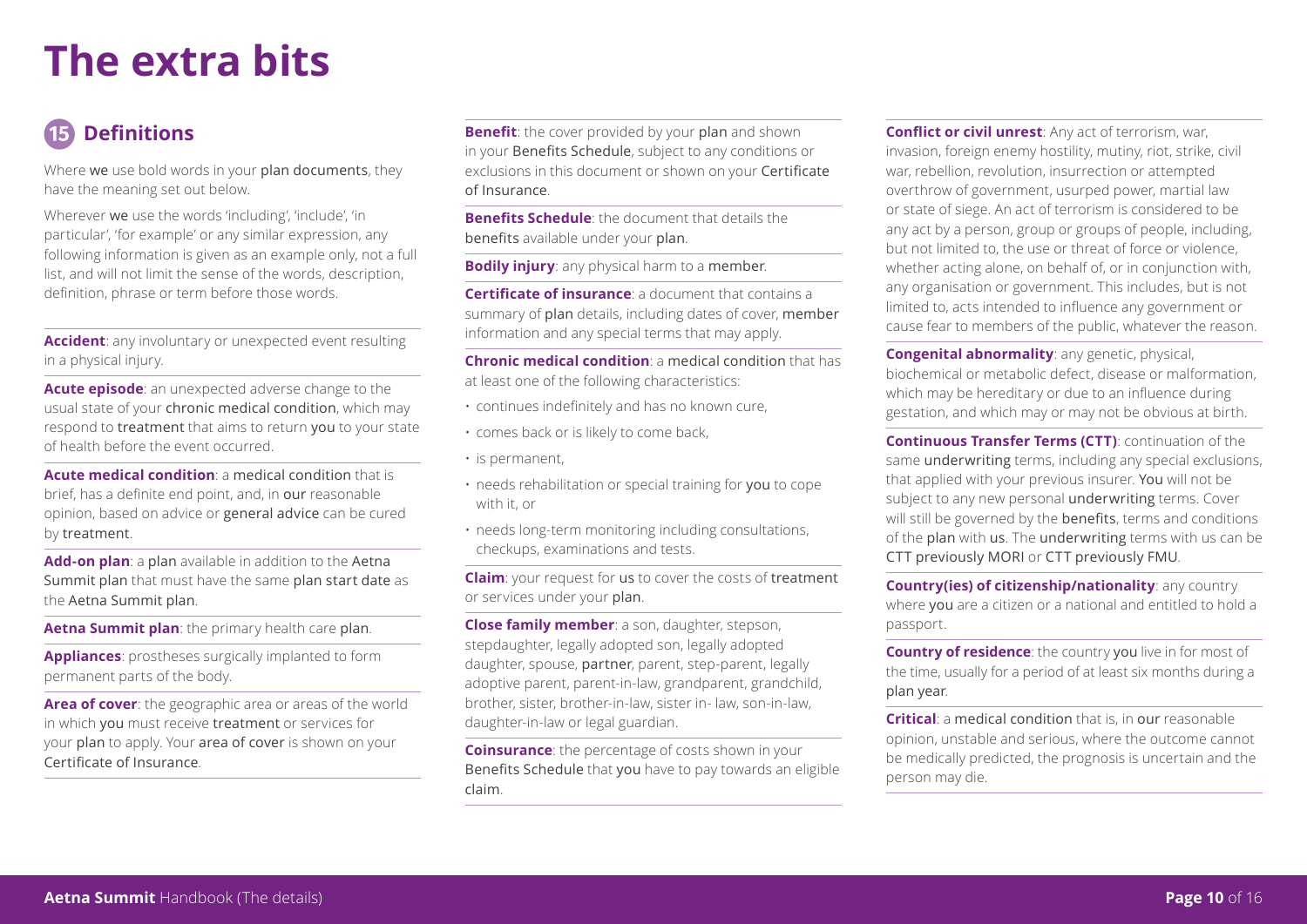**CTT previously FMU**: continuation of your Full Medical Underwriting terms with a previous insurer. Cover will still be governed by the benefits, terms and conditions of the plan with us.

**CTT previously MORI: continuation of your moratorium** start date if you had moratorium underwriting terms with a previous insurer. Cover will still be governed by the benefits, terms and conditions of the plan with us.

**Date of joining**: the date when you first enrolled, or reenrolled if there is a break in your cover.

**Daycare**: treatment you receive when you are admitted to a hospital or daycare unit, and you do not stay overnight.

**Deductible**: any coinsurance, excess or reasonable and customary deduction that applies to your plan.

**Dental**: that which affects the teeth and gums.

**Dependant**: a person who we agree meets the 'dependant' eligibility criteria described in of the eligibility section of this Handbook and who we have added to your plan.

**Diagnostic tests and procedures**: any medically necessary test or examination to investigate the cause of your signs or symptoms.

**Direct settlement**: where we settle costs of outpatient treatment or services directly with a medical provider in the medical provider network.

**Emergency:** a sudden, unexpected acute medical condition or an unexpected acute episode of a chronic medical condition that, in our reasonable opinion and based on advice if available, presents a clear and significant risk of death or imminent serious damage to bodily function.

**Employee**: a person who has entered into or works under a contract of employment (whether express or implied). This does not include (i) a person who has entered into a commercial arrangement to do or personally perform any work or services and where the circumstances do not give rise to an employment relationship; or (ii) a person who is self-employed but enters into contracts to perform work or services.

**End date**: the last date we cover you under your plan.

**Excess**: an amount you must pay towards the cost of part, or all, of a covered claim or claims.

**Full Medical Underwriting (FMU)**: the process we use to assess a member's medical history and decide the special terms we offer them. Cover will still be governed by the benefits, terms and conditions of your plan with us.

**Foreseeable**: a medical condition that, in our reasonable opinion, could be reasonably anticipated.

**General advice**: any medical opinion or medical recommendation from a relevant accredited professional body in relation to a medical condition or treatment which confirms, in our reasonable opinion, an established medical practice or opinion.

**Group Member Application**: the 'Aetna Summit Group member application' which you must complete, if we require it, and sign to agree to the terms of the plan, plus any supporting information.

**Health Hub**: a members' online platform to find care, submit and track claims and view your plan details.

**Home country:** the country you're from, as given on your Group Member Application or notified by you or the plan sponsor to us.

**Hospital**: an establishment that is licensed to provide inpatient, daycare and outpatient medical and surgical treatment in accordance with the laws of the country in which it's situated.

**In-house doctor**: a medical practitioner who is employed by the hospital as a permanent member of staff and charges in line with that hospital's tariffs.

**Inpatient**: when treatment is received at a hospital and you need to stay in the hospital for one night or more.

**Intrinsic value**: the cash value of an item at the time of loss or damage as reasonably calculated by us, including appropriate deductions for wear and tear.

**Lifetime limit:** the total amount we'll pay for any eligible costs you incur during any time we cover you on any one or more plans with the same or equivalent benefits, even if there's a break in your cover.

**Main member**: a person who we agree meets the 'main' member' eligibility criteria set out in the eligibility section of this Handbook and who we add to the plan.

**Medical advice**: any medical opinion, medical recommendation or information given by a medical professional.

**Medical condition**: any injury, illness or disease or signs or symptoms of injury, illness or disease.

**Medical History Disregarded (MHD)**: we will cover your pre-existing medical conditions, subject to the benefits, terms and conditions of your plan.

**Medically necessary**: treatment that is prescribed by your medical practitioner, is in line with general advice, and in our reasonable opinion, is appropriate for your medical condition.

**Medical practitioner**: a person who:

- has attained primary degrees in medicine or surgery by attending a medical school recognised by the World Health Organisation, and
- is licensed by the relevant authority to practice medicine in the country where the treatment is given.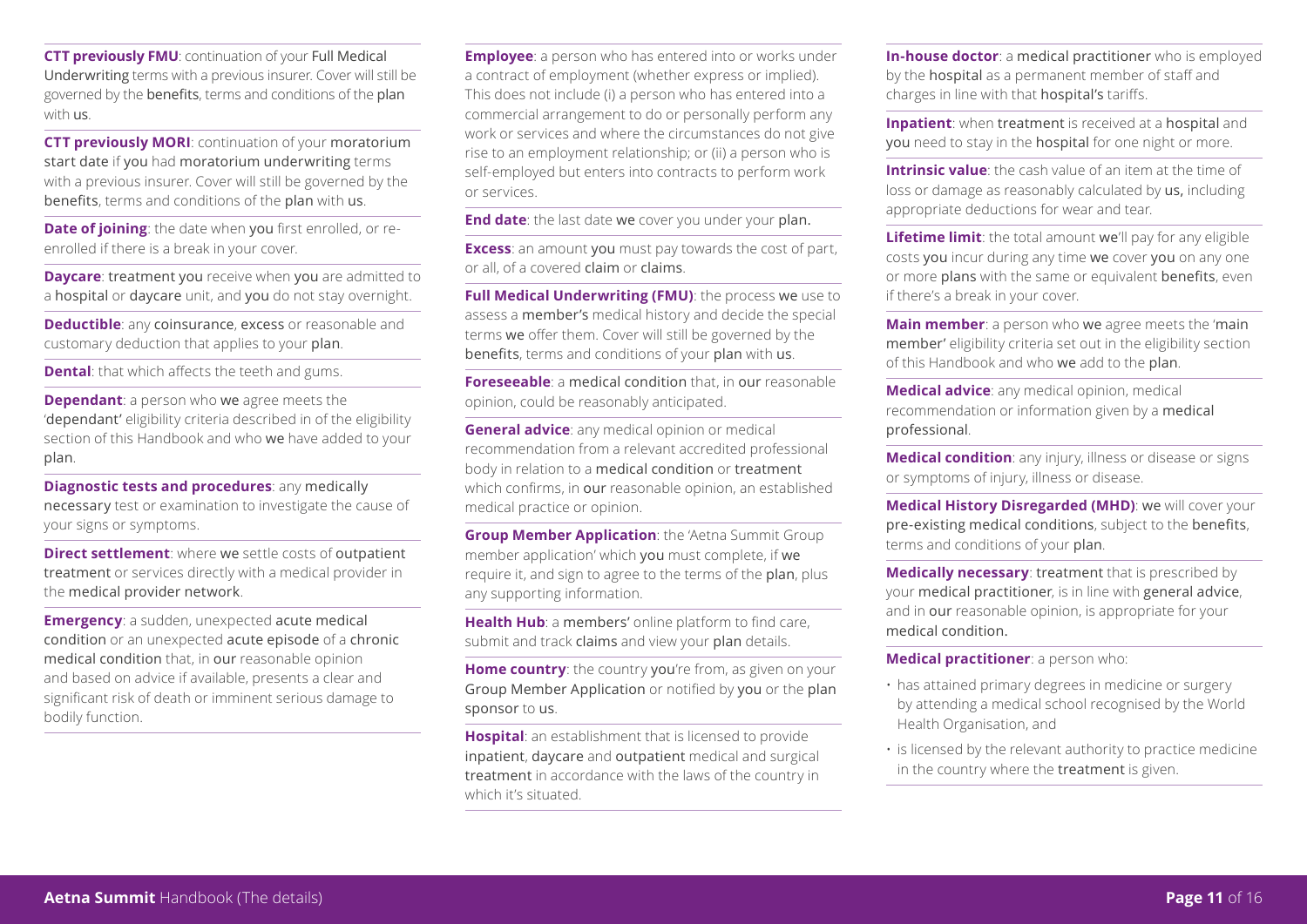**Medical professional**: any medical practitioner, specialist, nurse, therapist, psychiatrist or qualified and registered psychotherapist or psychoanalyst.

**Medical provider network**: all of the medical providers with whom we have contracted health care arrangements for our members.

**Member**: a main member or dependant who is named on the Certificate of Insurance.

**Member ID card**: a physical or virtual card we issue for each member, which provides basic plan details and contact information.

**Moratorium**: a waiting period of 24 months from either your date of joining or the date shown in the special terms section of your Certificate of Insurance that must have passed before you can make claims for any pre-existing medical conditions under the plan.

**Natural teeth**: any teeth that are original, not artificial implants or replacements.

**Nurse**: a person who is qualified in nursing, currently practising and on the professional register of nursing in the country where you receive treatment.

**Orthodontic:** that which affects the structure, function, development or appearance of the teeth, upper or lower jaw or the oral cavity.

**Outpatient**: where treatment is received at a medical facility that is recognised by the relevant authority in the country where the treatment is given, and you are not admitted for inpatient or daycare treatment.

**Palliative treatment:** any medical or surgical services aimed to relieve symptoms rather than to cure, stop, reverse or delay the progression of the medical condition causing them.

**Partner**: a person who is in an established personal relationship with you and who lives with you, but is not married to you.

**Personal representative**: an individual who has authority to act on your behalf in relation to your plan, as a result of an authorisation from you in writing, a power of attorney or a document evidencing that he or she is the executor of your estate.

**Plan**: our contract of insurance with the plan sponsor in relation to your Aetna Summit plan and any add-on plan(s) as contained in your plan documents, unless otherwise defined in your Benefits Schedule.

**Plan documents:** the Group Member Application (if applicable), the Certificate of Insurance, this Handbook, the Plan Sponsor Guide and the Benefits Schedule.

**Plan level**: the Aetna Summit plan or add-on plan that the plan sponsor has chosen from the range available.

**Plan renewal date**: the date when a new plan year is due to begin, as shown on your Certificate of Insurance.

**Plan sponsor**: the entity that purchases a plan for members.

**Plan start date**: the first day of the plan year, as shown on your Certificate of Insurance.

**Plan year**: the period of cover from the plan start date to the day before the plan renewal date, as shown on your Certificate of Insurance.

**Preauthorisation**: our assessment of treatment, services or costs before they are received or incurred.

**Preauthorised**: any treatment, services or costs that we approve in writing following preauthorisation.



www.navigator-insurance.com

Tel (852) 2530 2530 Unit 8E Golden Sun Centre Fax (852) 2530 2535 59-67 Bonham Strand West crew@navigator-insurance.com Sheung Wan, Hong Kong

**Pre-existing medical condition**: any medical condition or related medical condition you have before the date of joining that has any one or more of the following characteristics:

- was foreseeable,
- clearly showed itself,
- you had signs or symptoms of,
- you asked for advice on,
- you received treatment for, or
- to the best of your knowledge, you were aware you had.

**Premium**: the amount the plan sponsor has to pay for the Aetna Summit plan and any add-on plans.

**Preventative services**: medical services received when no signs or symptoms are present, and they are not received in relation to a diagnosed medical condition.

**Public transport:** any paid and licensed type of transport.

**Related medical condition**: any injury, illness or disease that, based on medical advice or general advice, we determine is the result of any one or more other medical conditions.

**Routine health check**: diagnostic tests or procedures where no signs or symptoms are present, and they are not received in relation to a diagnosed medical condition. This includes any cancer screening you receive after you have been in remission for more than five years.

**Specialist**: a medical practitioner who, in the country where the treatment is given:

- has a recognised certificate of higher specialist training in the relevant field of medicine, and
- has a consultant appointment or equivalent.

**Start date:** the first day we cover you under the plan during the plan year, as shown on your Certificate of Insurance.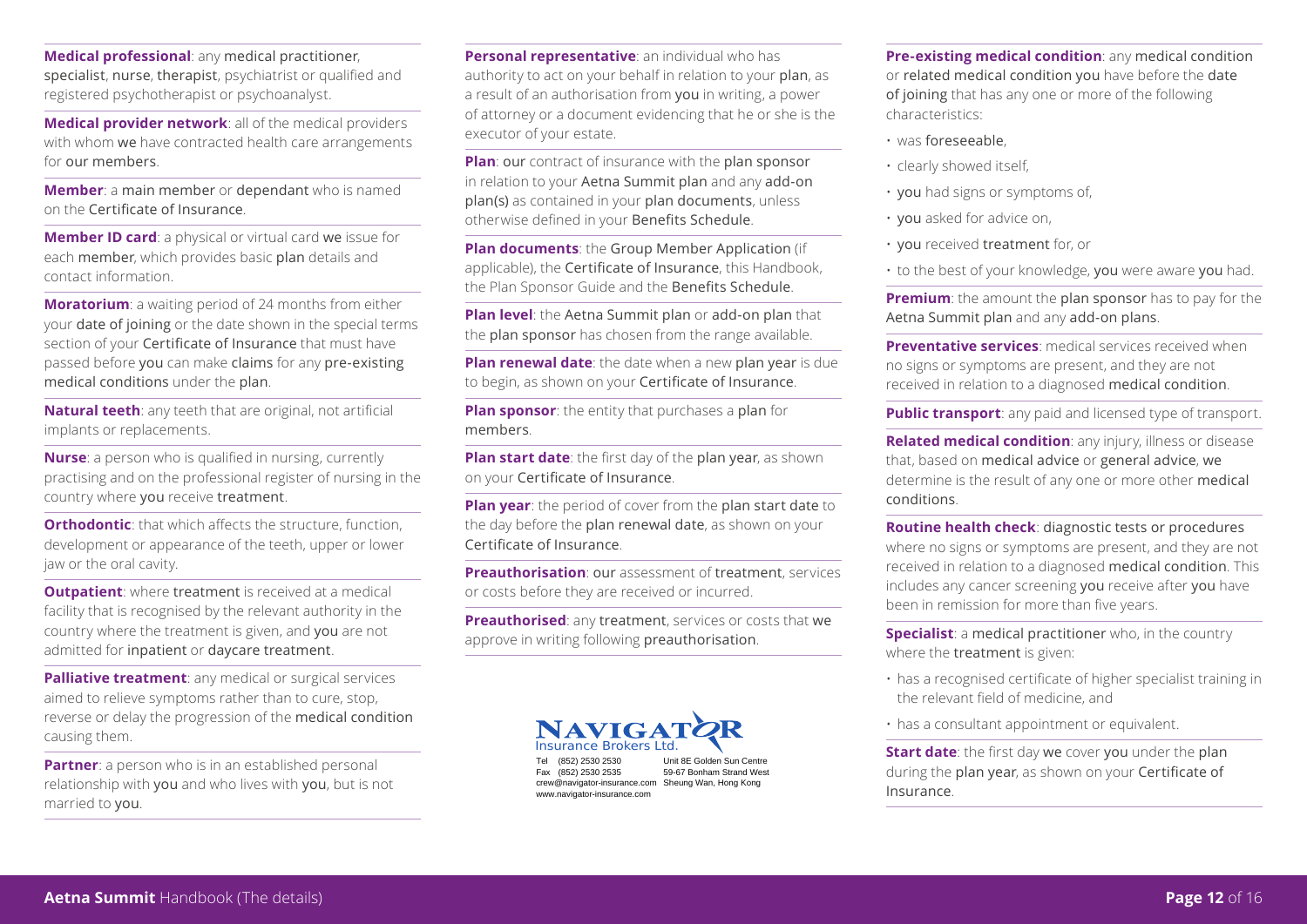**Terminal:** the end stages of a medical condition where in our reasonable opinion life expectancy is considered to be days or weeks and only palliative treatment and care is being given.

**Therapist**: a physiotherapist, podiatrist, osteopath, chiropractor, Chinese herbalist, ayurvedic practitioner, acupuncturist or homeopath who's qualified and licensed in the country they provide treatment in.

**Treatment**: any medical or surgical service, including diagnostic tests and procedures needed to diagnose, relieve or cure a medical condition.

**Underwriting**: the process by which we assess risk and determine the appropriate cost of cover.

**Visiting doctor**: a medical practitioner or specialist who's not employed by the **hospital**, but has a contract to use the hospital facilities and may have different charges to the hospital tariffs.

**We/our/us**: Aetna Insurance (Hong Kong) Limited

**You**: You as a member, or your personal representative.

#### **Governing law, jurisdiction and language**

The laws of Hong Kong govern your plan, and any disputes or claims arising from or connected to them. The courts of Hong Kong shall have exclusive jurisdiction to settle any dispute or claim arising out of or in connection with the plan, its subject matter or formation.

Translated versions of your plan documents are for information only. If there are any wording or interpretation disputes or discrepancies, the English versions will apply.

If you want to take legal action against us in relation to a plan, you must do so within six years from the date the relevant event took place, subject to applicable laws.

If we deviate from specific plan terms at any time, it won't constitute a waiver of our right to comply with or enforce those terms at any other time. This includes the payment of premiums or benefits.

### **Complaints**

We strive to give you a first class experience. If there's ever a time when you feel we haven't done this, we want to know.

Please contact us with your plan number, claim number (if applicable), contact details and as much detail as possible at:

The Complaints Team Aetna Insurance (Hong Kong) Limited Suite 401-403 Berkshire House 25 Westlands Road Quarry Bay Hong Kong

#### Email: **AetnaInternationalComplaints&Appeals@ aetna.com**

We'll consider your complaint fairly, promptly and in accordance with relevant regulation. When we receive a complaint, we aim to resolve it by the end of the next business day. If this isn't possible, we'll acknowledge your complaint by the end of the next business day and give you regular updates until we resolve the complaint. We'll offer our final response within eight weeks.

### **Data protection**

The words 'Aetna' and 'other Aetna entities' mean Aetna Insurance Company Limited and include other Aetna International Inc. group companies.

We're committed to protecting your personal data and privacy. We'll keep any personal information confidential and process it in accordance with the relevant legislation and guidelines and our own strict internal policy.

We'll use any personal data to process your claims, administer your plan, better service our relationship with you, provide you with products and services and evaluate their effectiveness, as well as for statistical analysis.

When carrying out instructions, processing and administering claims, we may transfer personal data to other Aetna entities and/or third parties acting on our behalf. However, we'll ensure that any third parties protect personal data in accordance with our strict code of security and only use the data in accordance with our instructions.

#### **Fraud**

We may also use your information to detect and prevent fraud and will pass any false or inaccurate information on to other Aetna entities, agents or others so that they may do the same. They may pass information they hold about you to us for those very same reasons. We may also disclose your information if we're required to do so by law enforcement or other legal agencies, governmental or judicial bodies, or to our regulators under proper authority.

#### **Medical information**

We'll only disclose your medical information to those involved with your treatment or care, including your medical practitioner. If you ask us to, we'll also send your medical information to any person or organisation responsible for meeting your treatment expenses or their agents. We may discuss your information with your agent or broker if you've asked your broker to help handle your claims and you've authorised us to provide them with such medical information.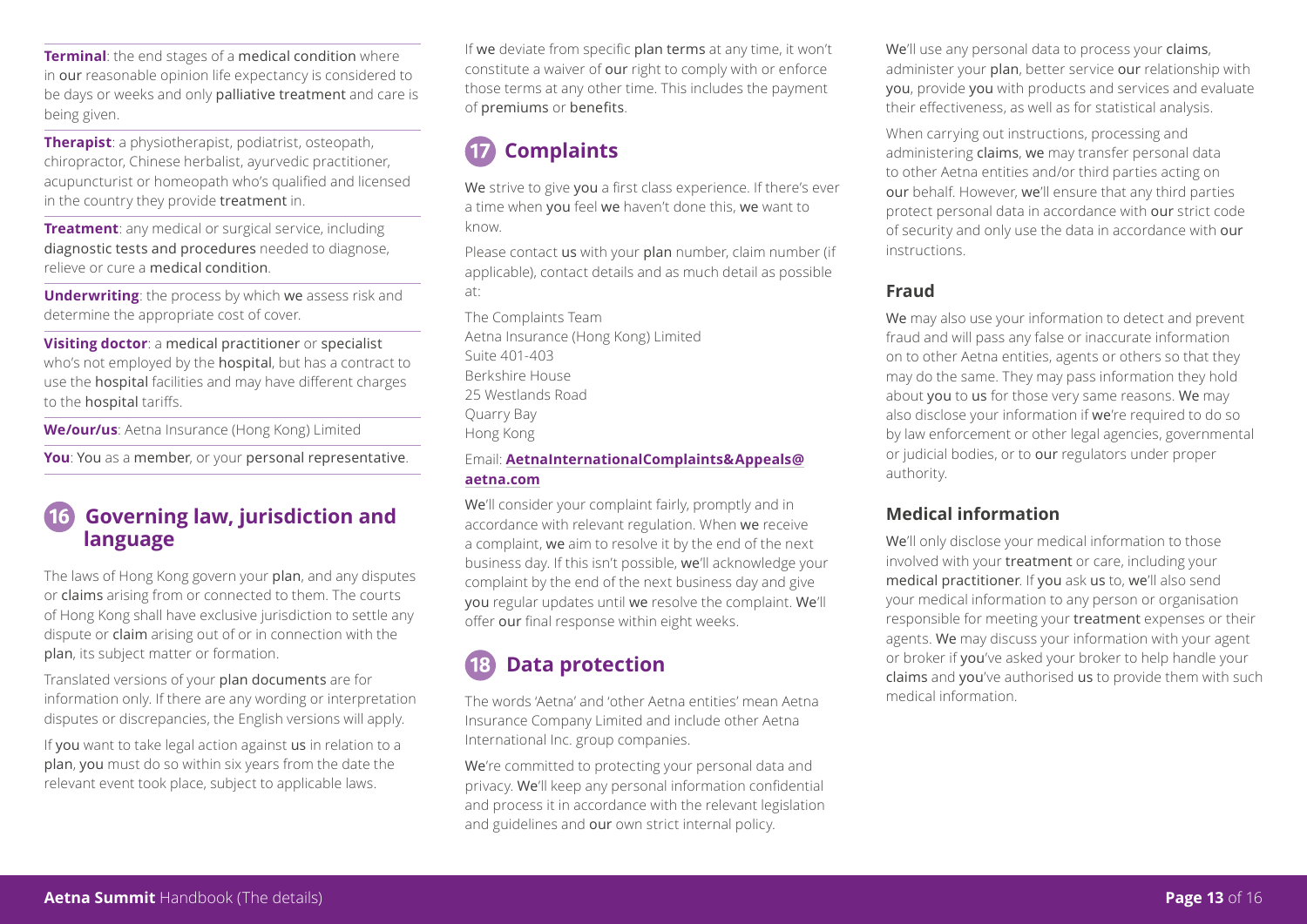We won't disclose your medical information to any other individual without your explicit consent. If you want us to disclose your medical information to another individual or next of kin, you must tell us in writing. In exceptional emergency situations, and in accordance with medical confidentiality guidelines and relevant law, we may be required to disclose information to relatives, family members or other third parties.

#### **Marketing**

We may, from time to time, provide you with marketing information about Aetna, our products and services and those of any associated companies which may be of interest to you. We'll give you an opportunity to tell us if you don't want to receive this information.

To help us make sure that your personal information remains accurate and up-to-date, please tell us about any changes when they happen.

You can ask to see the personal information we hold about you. There may be a charge for this.

Please write to: The Data Protection Officer Aetna Insurance (Hong Kong) Limited Suite 401-403 Berkshire House 25 Westlands Road Quarry Bay Hong Kong

You can find our full terms and conditions, and details of our privacy policy at **www.aetnainternational.com/en/ about-us/legal-notices.html**.

### **Areas of cover**

This is the geographic area or areas of the world in which you must receive treatment or services for your plan to apply.

If you and/or your dependants are working, residing or spending time in sanctioned countries or regions, please let us know immediately. Sanctioned countries and regions currently include Crimea (annexed region of Ukraine), Cuba, Iran, North Korea and Syria. This list is subject to change based on changes in financial sanctions regulations. In addition, there are other countries subject to less broad sanctions than the countries/regions listed here. For more information, visit **www.treasury.gov/ resourcecenter/sanctions/Pages/default.aspx**.

#### **Area 1**

**Includes all of the countries and territories in the world, including all countries and territories in Areas 2, 3, 4, 5, 6 and 7, plus the US** 

#### **Area 2**

**Includes the countries and territories listed below and all countries and territories in Areas 3, 4, 5, 6 and 7** 

| American Samoa             | Fiji                                         | Marshall Islands                    |
|----------------------------|----------------------------------------------|-------------------------------------|
| Antarctica                 | French Polynesia                             | Micronesia.                         |
| Bouvet Island              | <b>French Southern</b><br><b>Territories</b> | <b>Federated States</b><br>of Nauru |
| British Indian             |                                              |                                     |
| Ocean Territory            | Guam                                         | New Caledonia                       |
| Canada                     | Heard Island &<br>McDonald Islands           | Niue                                |
| Christmas Island           |                                              | Norfolk Island                      |
| Cocos (Keeling)<br>Islands | Hong Kong                                    |                                     |
|                            | Israel                                       |                                     |
| Cook Islands               | Kiribati                                     |                                     |
| East Timor                 | Macau                                        |                                     |

| Northern                        | Saint Pierre &                                   | Tonga                     |
|---------------------------------|--------------------------------------------------|---------------------------|
| Mariana Islands                 | Miguelon                                         | Tuvalu                    |
| Pitcairn                        | Samoa                                            | United States             |
| Russian<br>Federation           | Solomon Islands                                  | Minor Outlying<br>Islands |
|                                 | South Georgia<br>& the South<br>Sandwich Islands |                           |
| Saint Helena,                   |                                                  | Vanuatu                   |
| Ascension &<br>Tristan da Cunha |                                                  | Wallis & Eutuna           |
|                                 | Tokelau                                          |                           |

#### **Area 3**

**Includes the country listed below and all countries and territories in Areas 4, 5, 6 and 7** 

China

#### **Area 4**

#### **Includes the countries listed below and all countries and territories in Areas 5, 6 and 7**

| Australia | New Zealand | Singapore   |
|-----------|-------------|-------------|
| Kuwait    | Oatar       | United Arab |
|           |             | Emirates    |

#### **Area 5**

#### **Includes the countries and territories listed below and all countries and territories in Areas 6 and 7**

| Åland Islands | Azerbaijan       | Bosnia &        |  |
|---------------|------------------|-----------------|--|
| Albania       | Bahamas          | Herzegovina     |  |
| Andorra       | <b>Barbados</b>  | Brazil          |  |
| Anguilla      | <b>Belarus</b>   | <b>Bulgaria</b> |  |
| Antigua       | Belgium          | Cayman Islands  |  |
| &Barbuda      | <b>Belize</b>    | Channel Islands |  |
| Argentina     | Bermuda          | Chile           |  |
| Armenia       | <b>Bolivia</b>   | Colombia        |  |
| Aruba         | Bonaire, Sint    | Costa Rica      |  |
| Austria       | Eustatius & Saba | Croatia         |  |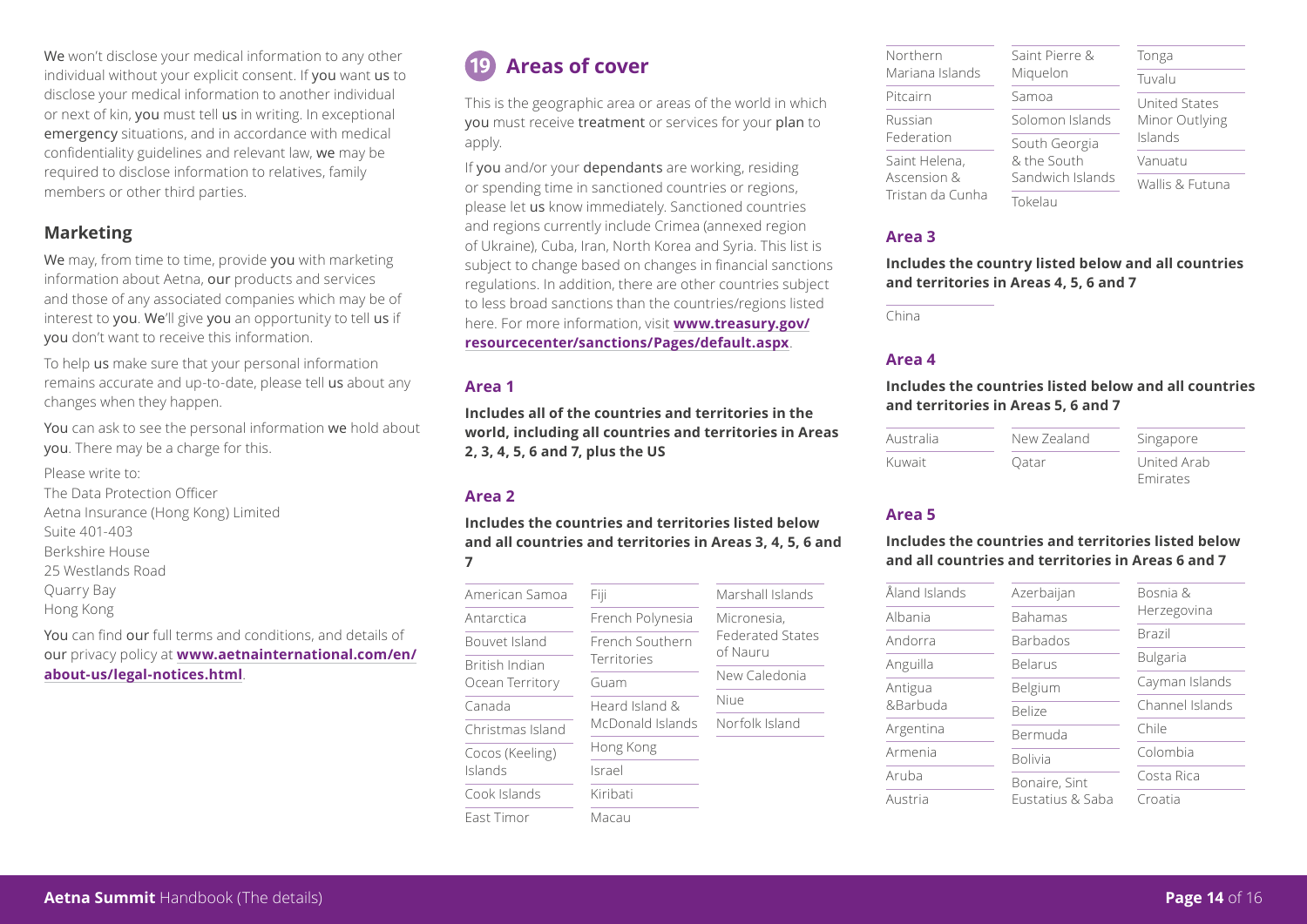| Curaçao                        | Isle of Man             |
|--------------------------------|-------------------------|
| Cyprus                         | Italy                   |
| Czech Republic                 | lamaica                 |
| Denmark                        | Kosovo                  |
| Dominica                       | Latvia                  |
| Dominican                      | Liechtensteir           |
| Republic                       | Lithuania               |
| Ecuador                        | Luxembourg              |
| El Salvador                    | Macedonia               |
| Estonia                        | Malta                   |
| Falkland Islands<br>(Malvinas) | Martinique              |
| Faroe Islands                  | Mexico                  |
| Finland                        | Moldova,<br>Republic of |
| France                         | Monaco                  |
| French Guiana                  | Montenegro              |
| Georgia                        | Montserrat              |
| Germany                        | Netherlands             |
| Gibraltar                      | Nicaragua               |
| Greece                         | Norway                  |
| Greenland                      | Panama                  |
| Grenada                        | Paraguay                |
| Guadeloupe                     | Peru                    |
| Guatemala                      | Poland                  |
| Guyana                         | Portugal                |
| Haiti                          | Puerto Rico             |
| Honduras                       | Romania                 |
| Hungary                        | Saint Barthé            |
| Iceland                        | Saint Kitts &           |
| Ireland                        | Nevis                   |

|               | Saint Lucia                       |
|---------------|-----------------------------------|
|               | Saint Martin                      |
|               | Saint Vincent &<br>the Grenadines |
|               | San Marino                        |
| ein           | Serbia                            |
|               | Sint Maarten                      |
| rg            | Slovakia                          |
|               | Slovenia                          |
|               | Spain                             |
|               | Suriname                          |
|               | Svalbard & Jan                    |
|               | Mayen                             |
| i             | Sweden                            |
|               | Switzerland                       |
| O             | Trinidad &<br>Tobago              |
| į             | Turkey                            |
| ls            | Turks & Caicos<br>Islands         |
|               | Ukraine                           |
|               | United Kingdom                    |
|               | Uruguay                           |
|               | Vatican City                      |
|               | Venezuela                         |
| $\mathcal{C}$ | Virgin Islands,<br><b>British</b> |
|               | Virgin Islands, US                |
| iélemy        |                                   |

#### **Area 6**

#### **Includes the countries and territories listed below and all countries and territories in Area 7**

| Afghanistan | Laos          |
|-------------|---------------|
| Bahrain     | Lebanon       |
| Bangladesh  | Malaysia      |
| Bhutan      | Maldives      |
| Brunei      | Mongolia      |
| Cambodia    | Myanmar       |
| India       | Nepal         |
| Indonesia   | Oman          |
| Iraq        | Pakistan      |
| Japan       | Palau         |
| Jordan      | Palestine, St |
| Kazakhstan  | Papua New     |
| Kyrgyzstan  | Guinea        |

|               | Philippines  |
|---------------|--------------|
| on            | Saudi Arabia |
| sia           | South Korea  |
| res           | Sri Lanka    |
| plia          | Taiwan       |
| nar           | Tajikistan   |
|               | Thailand     |
|               | Turkmenistan |
| an            | Uzbekistan   |
|               | Vietnam      |
| ine. State of | Yemen        |

#### **Area 7**

**Includes the countries and territories listed below only**

| Algeria             | Gambia        | Réunion        |
|---------------------|---------------|----------------|
| Angola              | Ghana         | Rwanda         |
| Benin               | Guinea        | Sao Tome &     |
| Botswana            | Guinea Bissau | Principe       |
| <b>Burkina Faso</b> | Kenya         | Senegal        |
| Burundi             | Lesotho       | Seychelles     |
| Cameroon            | Liberia       | Sierra Leone   |
| Cape Verde          | Libya         | Somalia        |
| Central African     | Madagascar    | South Africa   |
| Republic            | Malawi        | South Sudan    |
| Chad                | Mali          | Sudan          |
| Comoros             | Mauritania    | Swaziland      |
| Congo (DRC)         | Mauritius     | Tanzania       |
| Congo-Brazzaville   | Mayotte       | Togo           |
| Côte D'Ivoire       | Morocco       | Tunisia        |
| Djibouti            | Mozambique    | Uganda         |
| Egypt               | Namibia       | Western Sahara |
| Equatorial Guinea   | Niger         | Zambia         |
| Eritrea             | Nigeria       | Zimbabwe       |
| Ethiopia            |               |                |

Gabon